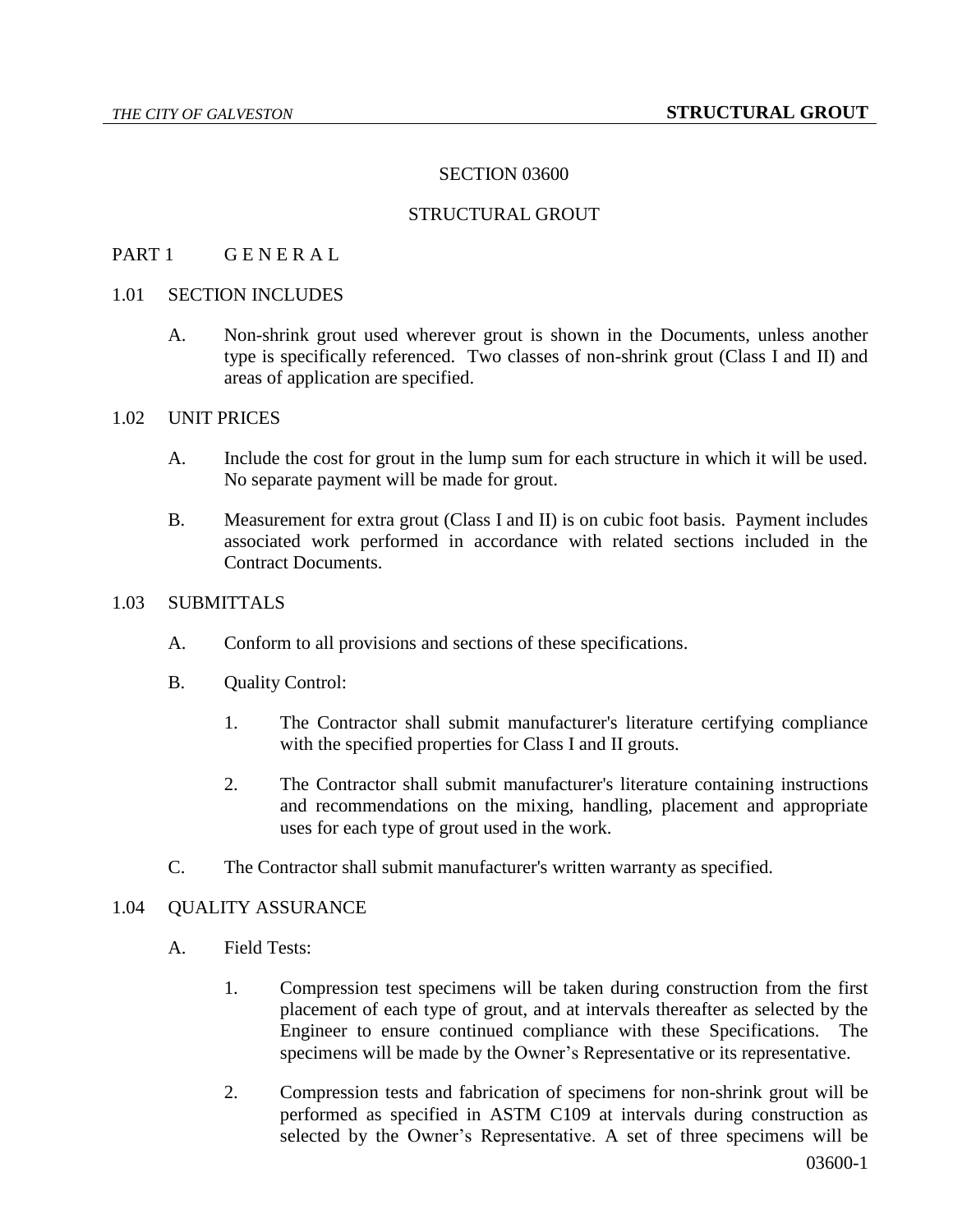made for testing at 7 days, 28 days, and each additional time period as appropriate.

- 3. Grout already placed which fails to meet the requirements of these Specifications is subject to removal and replacement no additional cost to the Owner.
- 4. The cost of laboratory tests on grout will be borne by the Owner, but the Contractor shall assist the Owner's Representative obtaining specimens for testing. However, the Contractor shall be charged for the cost of any additional tests and investigation on work performed which does not meet the Specifications. The Contractor shall supply materials necessary for fabricating the test specimens.
- B. Warranty:
	- 1. Provide 1-year warranty for work provided under this Section.
	- 2. Manufacturer's warranty shall not contain a disclaimer limiting responsibility to only the purchase price of products or materials furnished.
	- 3. Manufacturer shall warrant participation with Contractor in replacing or repairing grout found to be defective due to faulty materials, as determined by industry standard test methods.

# PART 2 PRODUCTS

#### 2.01 APPLICATION

A. The following is a listing of typical applications and the corresponding type of grout which is to be used. Unless indicated otherwise, grouts shall be provided as listed below whether or not called for on the Drawings.

| Application:                      | Type of Grout                      |
|-----------------------------------|------------------------------------|
| Structural member base plates     | Non-shrink Class II                |
| Storage tanks and other equipment | Non-shrink Class I                 |
| Filling blockout spaces for       | Non-shrink Class II (Class I where |
| embedded items such as railing    | placement time exceeds 15          |
| posts, gate guide frames, etc.    | minutes)                           |
| Under precast concrete elements   | Non-shrink Class I                 |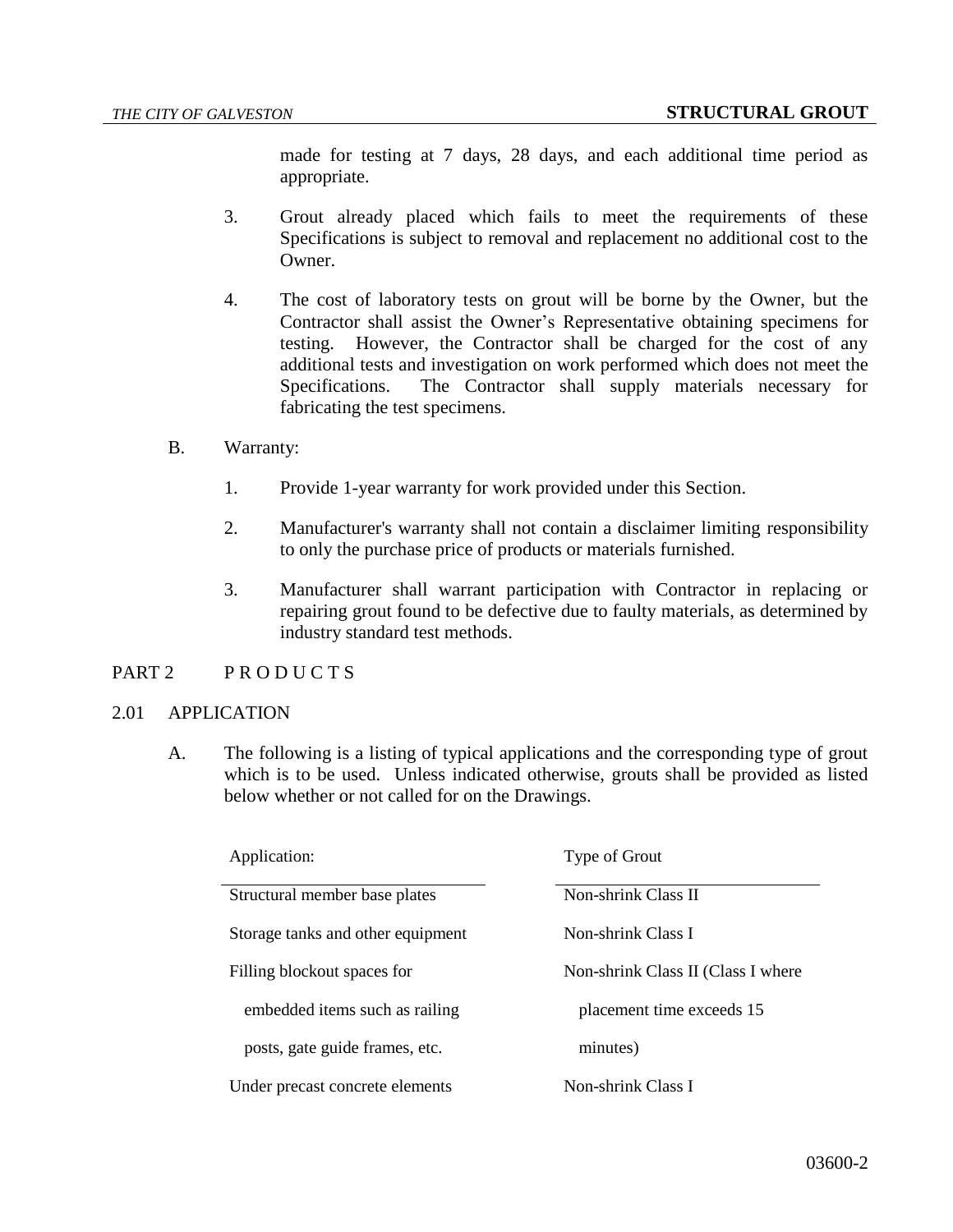#### *THE CITY OF GALVESTON* **STRUCTURAL GROUT**

Toppings and concrete fill less than Concrete Topping per Section

than 3 inches thick Section 03345

where grout is called for on the otherwise

Drawing.

3 inches thick 03310 and Section 03345 Toppings and concrete fill greater Concrete Fill per Section 03310 and Any application not listed above, Non-shrink Class I, unless noted

## 2.02 PREPACKAGED GROUTS

- A. Basic Requirements for Cementitious Non-Shrink Grout
	- 1. Provide prepackaged non-shrink grout that is inorganic, flowable, non-gasliberating, non-metallic, and cement-based, requiring only the addition of water.
	- 2. Deliver grout in original packaging with manufacturer's instructions printed on each container.
	- 3. Select the specific formulation for each class of non-shrink grout specified to conform to that recommended by the manufacturer for the particular application.
	- 4. Compressive strength at 28 days: 7000 psi minimum.
	- 5. Do not use a grout for which the non-shrink property is based on a chemically generated gas or gypsum expansion.
- B. Class I Non-Shrink Grout:
	- 1. Supply Class I Grout conforming to these specifications and to CRD-C621 and ASTM C1107 Grade C and B (as modified below) when tested using the amount of water needed to achieve the following properties:
		- a. Fluid consistency (20 to 30 seconds) per CRD-C611 at initial testing.
		- b. Fluid consistency (45 seconds) per CRD-C611 at 30 minutes after mixing.
		- c. At temperatures of 45, 73.4, and 95 degrees F.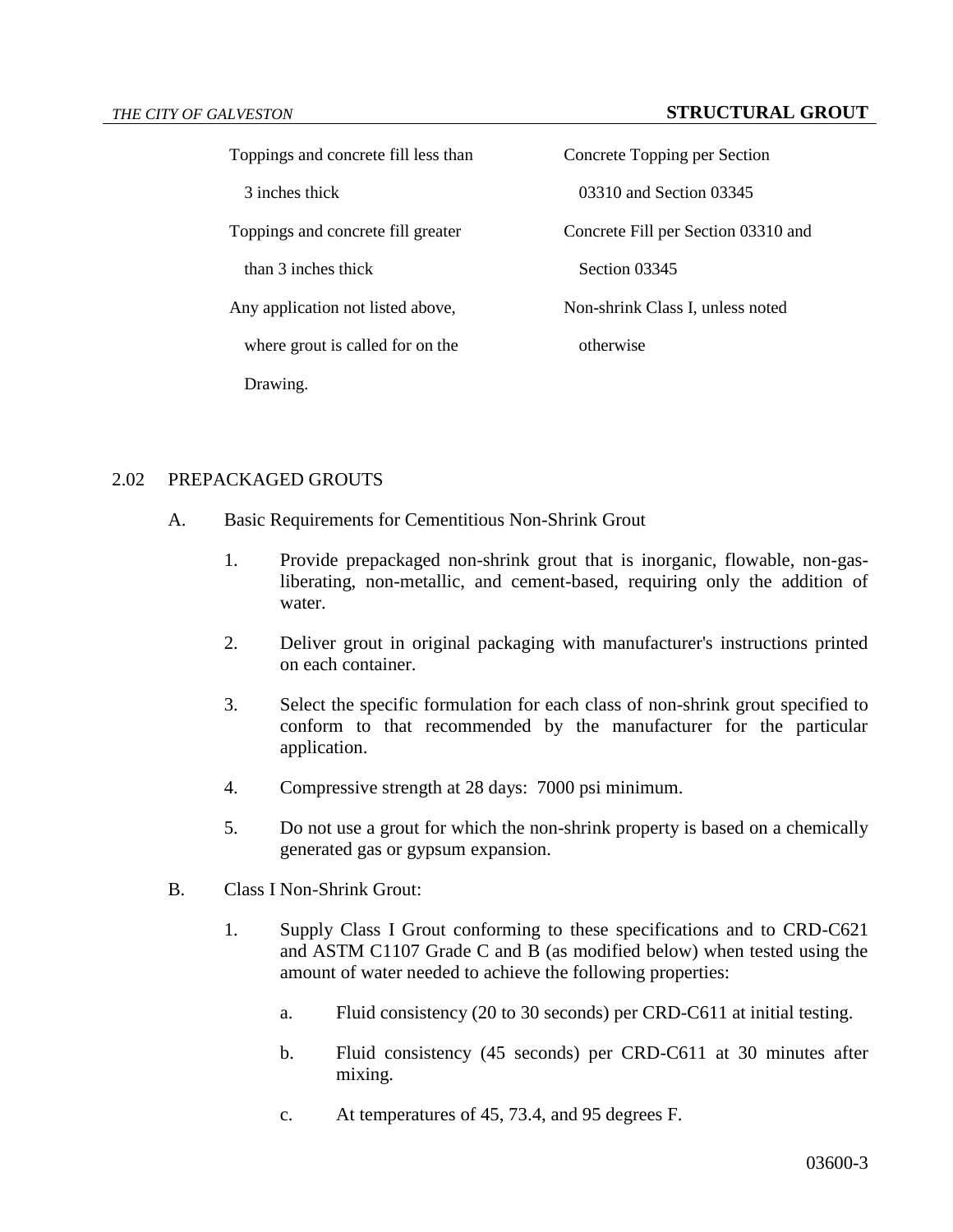- 2. To satisfy non-shrink requirements, the length change from placement to time of final set shall not have a shrinkage greater than the amount of expansion measured after final set at 3 and 14 days. The expansion at 3 and 14 days shall not exceed the 28-day expansion.
- 3. Fluid grout shall pass through the flow cone, with a continuous flow, 1 hour after mixing.
- 4. Demonstrate in tests that grout maintains contact with the base plate to provide a minimum effective bearing area of 95 percent of the gross contact area after final set.
- 5. The grout packaging shall list weight, maximum amount of mixing water to be used, maximum usable working time (pot life) at flowable consistency, and temperature restrictions for preparation and placement within which grout will meet specified requirements.
- C. Class II Non-Shrink Grout:
	- 1. Supply Class II Grout confirming to ASTM C1107 and the following requirements when tested using the amount of water needed to achieve the following properties:
		- a. Flowable consistency: 140 percent flow on ASTM C230, five drops in 30 seconds.
		- b. Fluid working time: 15 minutes, minimum.
		- c. Flowable duration: 30 minutes, minimum.
	- 2. When tested, the grout shall not bleed at maximum allowed water.

## 2.03 CURING MATERIALS

A. Curing materials: As specified in Section 03370 - Concrete Curing and as recommended by the manufacturer of prepackaged grouts.

# 2.04 CONSISTENCY

- A. Mix grouts to the consistency necessary to completely fill the space to be grouted. Dry pack consistency is such that the grout is plastic and moldable but will not flow. Where "dry pack" is called for in the Contract Documents, it shall mean a grout of that consistency; the type of grout to be used shall be as specified herein for the particular application.
- PART 3 E X E C U T I O N
- 3.01 PREPARATION